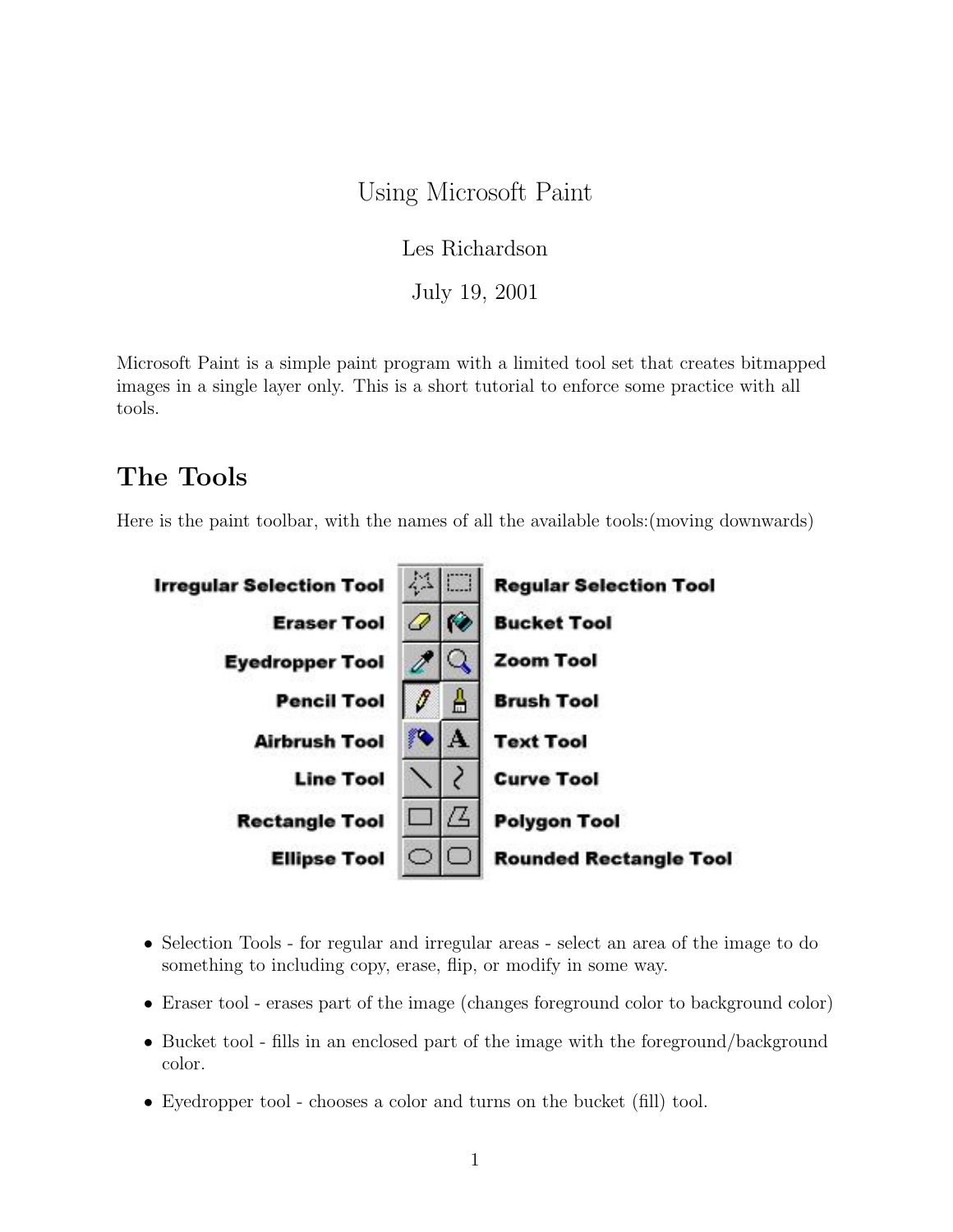- Zoom tool zoom in or out to see different magnifications of the image.
- Pencil tool draw free hand lines with a single line width
- Brush tool like the pencil tool but with a variety of brush strokes available. This is more useful than the pencil tool.
- Airbrush tool draws a loose pattern of dots to give a light fill effect. A limited number of patterns are available.
- Text tool places text on your image of various sizes and typefaces.
- Line tool draws straight lines of various strokes (thickness).
- Curve tool draws simple curves with up to 2 control points (besides the ends) of various strokes (thickness).
- Rectangle tool draws square/rectangles with various fill characteristics.
- Polygon tool draws polygons with various fill characteristics.
- Ellipse tool draw ellipses/circles with various fill characteristics.
- Rounded Rectangle tool just like the rectangle tool but draws rectangles/squares with rounded corners.

# The Foreground and Background



#### **Background Color**

While drawing with the pencil tool, the color that the pencil draws with is called the foreground color. The background color is the color that the eraser tool "paints" with in order to erase any lines drawn with the foreground color.

The color palette consists of 2 rows of colored boxes. Clicking any colored box with the left mouse sets the foreground color. Clicking any colored box with the right mouse will set the background color.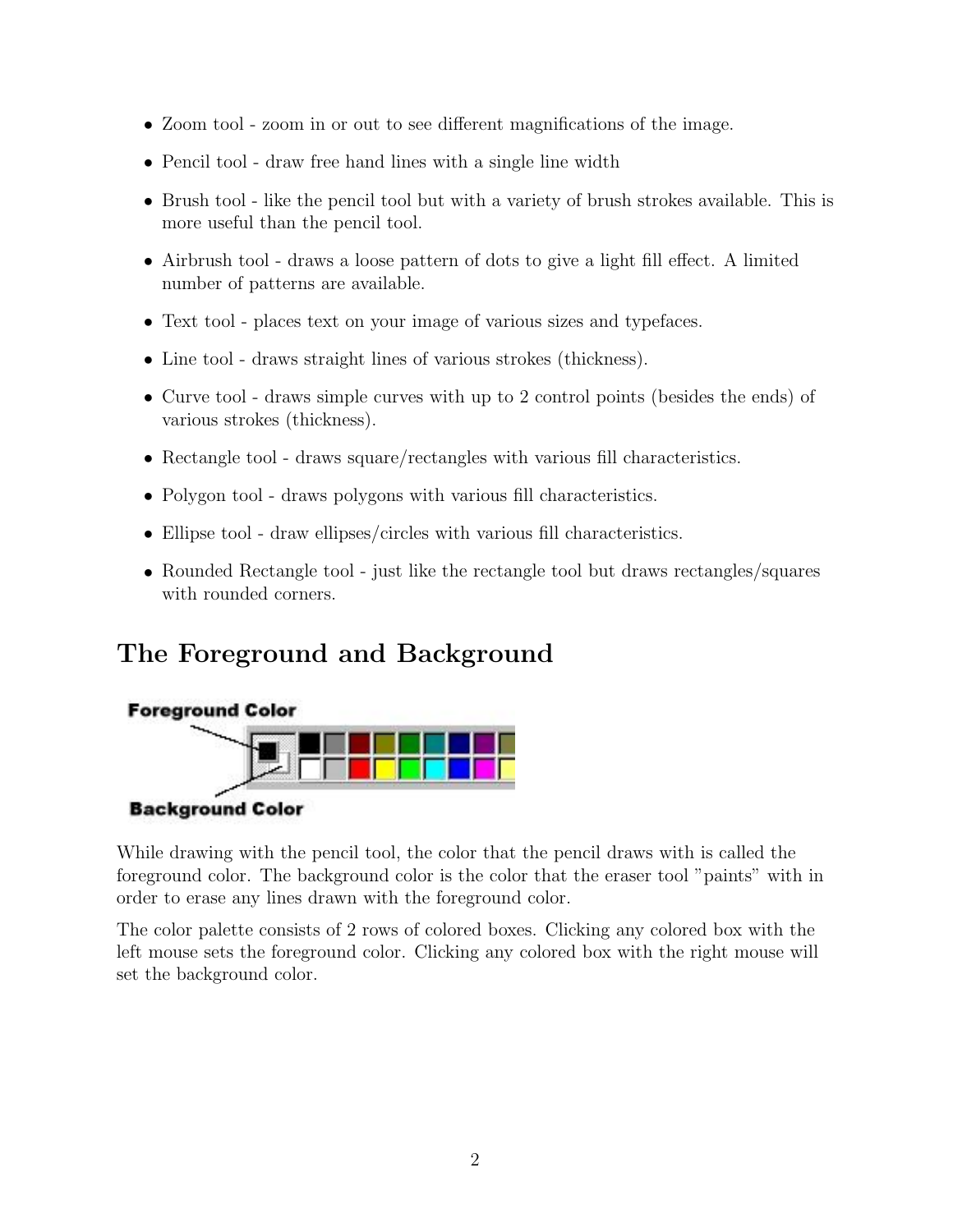# Making Mistakes and Experimenting

If you are going to try to add something that you're not sure will work, first use Save As to rename your file to another version. For example if you are working on scape.bmp then you may change this to scape1.bmp and so on with later versions. This will allow you to go back to a previous file if your experiment doesn't look as good as you had hoped.

You may Undo your last action by using the Control-Z key combination. (Hold down the Control key and press the Z key) You may undo actions up to 3 times but no more. Going further "back" is only possible if you have an earlier version of your work, as mentioned in the previous paragraph.

# The Tool Tour

You should have a new empty image screen in Windows Paint before starting...

# The Pencil Tool

Click the pencil tool in the tool box. Notice you cannot adjust the line thickness (stroke) with this tool. (no options) **Assignment:** Draw some free hand images including the

word "Pencil" near lower center of image.

# The Brush Tool

Click on the brush tool in the tool box. Notice the brush options below the tool bar.

Assignment: Select a different brush and draw a small image including the words "Brush". Do this a couple of times with the brush tool using different brushes.

# The Airbrush Tool

- 1. Click the airbrush tool in the tool box. To change the size of the spray pattern, choose a size from the options below the tool box. To choose the spray color, click a color.
- 2. To spray, drag the mouse pointer. Use the left mouse button to spray with the foreground color, or use the right mouse button to spray with the background color.

Assignment: Spray a border around the edge of your picture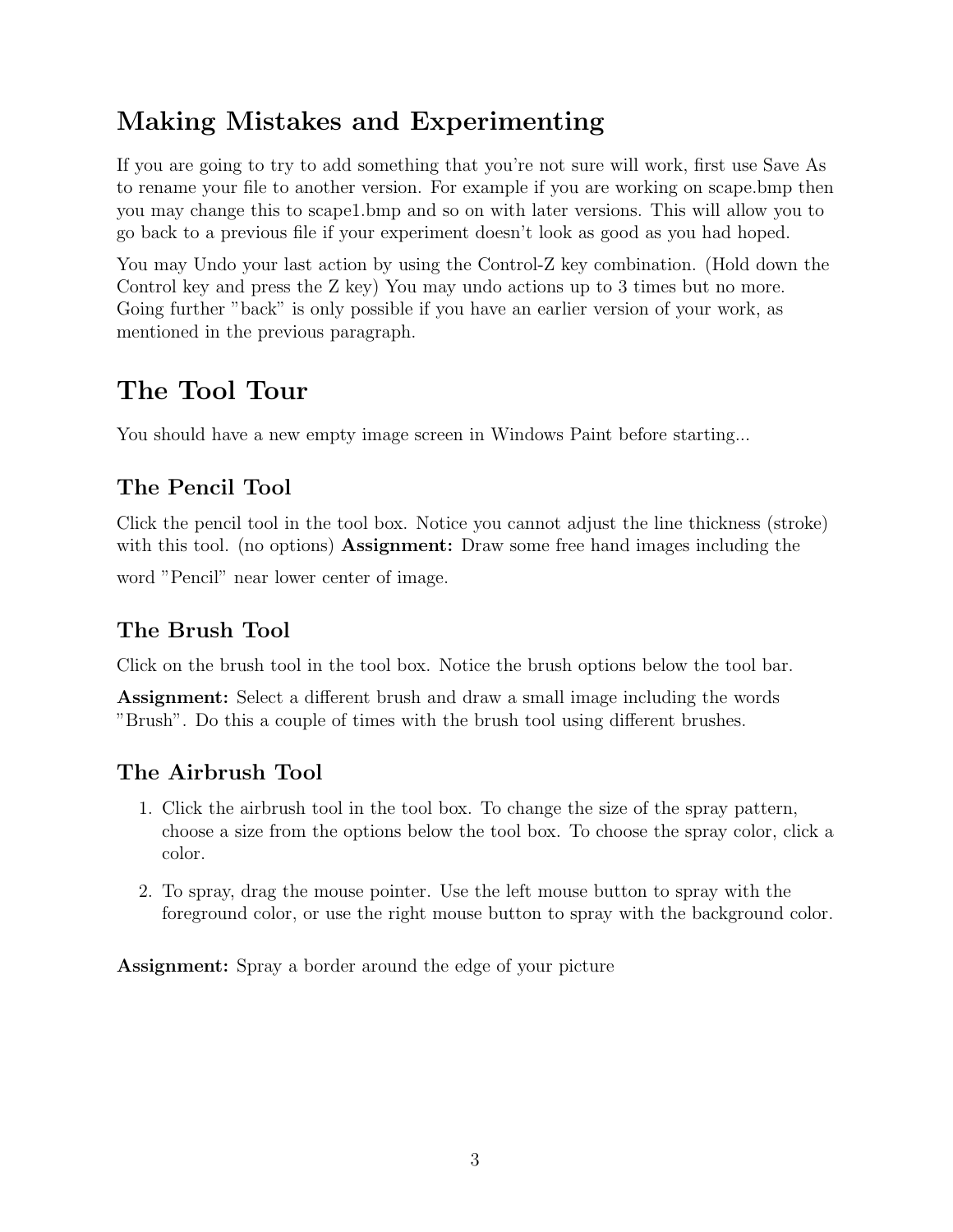## The Text Tool

- 1. Click the text tool in the tool box.
- 2. Create a text frame by dragging the mouse pointer diagonally, and then click the font, size, and style you want.

Assignment: Click inside the text frame, and then type your name. Move and enlarge the text frame and place it in the middle of your picture.

To change the color of the text, click a color in the color box. To insert the text on a colored background, click the new background box option below the tool box, and then click a color with the right mouse button to change the background color.

3. To insert the text into the picture, click outside the text frame.

#### Notes:

- You can only paste text when the text tool is selected. You cannot paste graphics when the text tool is selected.
- You can enter text into a picture only in normal view.
- The text toolbar can dragged anywhere on the window.

### The Line Tool

- 1. Click the line tool in the tool box. Choose the line width by clicking a line width from the bottom of the tool box. Choose a color for the line by clicking a color box in the color palette.
- 2. Left click in the middle of the screen and drag a line about 5 cm long near the bottom of your picture.
- 3. Hold down the Shift Key and continue dragging the line in a circle. Notice how the line is now limited (or constrained) to a vertical, horizontal or a 45 degree line.
- 4. Try dragging a line with the right mouse button. Notice how the background color is now used for drawing..

Assignment: Draw 2 thick blue vertical lines just inside the airbrushed areas near the left and right margins on either side of the page.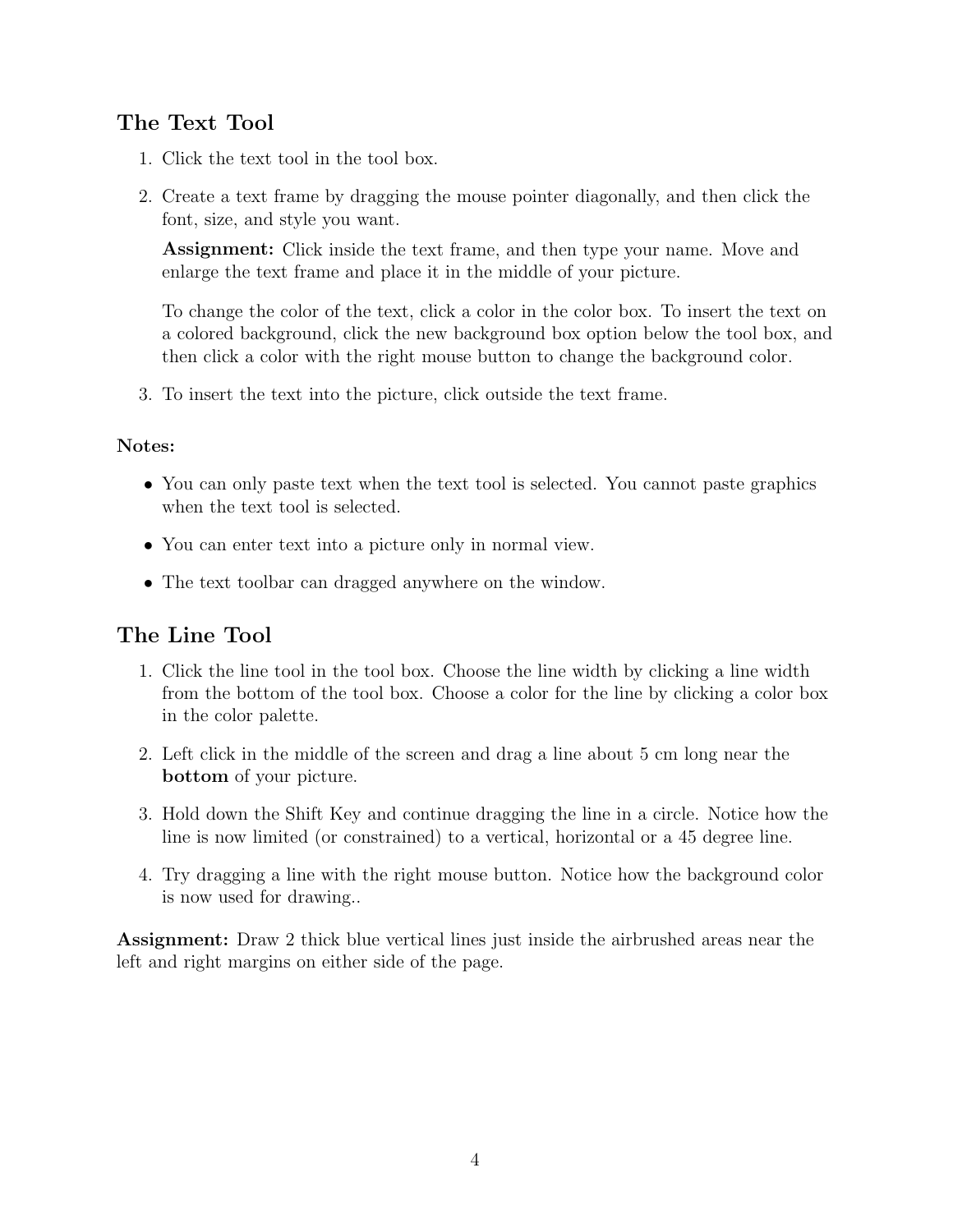## The Curve Tool

1. Click the curve tool in the tool box. Choose a different width for the line by clicking a line width from the bottom of the tool box. Choose a new color for the line by clicking a color box in the color palette.

Assignment: Draw 2 arcs at the bottom of the page using the directions below.

- 2. Draw a straight horizontal line by dragging the mouse pointer about 10cm. (It may be constrained by the Shift key).
- 3. Click where you want one arc of the curve to be, and then drag the mouse pointer to adjust the curve.

Each curve must have at least one arc but no more than two. Repeat this step for a second arc. Use the left mouse button to draw with the foreground color or the right mouse button to draw with the background color.

## The Rectangle Tool

(or Rounded Rectangle Tool)

- 1. Click the rectangle tool in the tool box to create a square-cornered shape, or click the rounded rectangle tool to create a round-cornered shape.
- 2. Click a color from the color box for the shape's outline.
- 3. To fill the shape with color, click a color by using the right mouse button, and then click a fill style from the bottom of the tool box.
- 4. To draw a rectangle, drag the mouse pointer diagonally in the direction you want. To draw a square, press and hold down SHIFT while dragging the mouse pointer.

Assignment: Draw a square and a rectangle above the arcs near the page bottom. Fill with the color of your choice.

# The Polygon Tool

- 1. Click the polygon tool in the tool box, and then click a color for the polygon outline.
- 2. To create a colored fill, click a color by using the right mouse button, and then click a fill style from the bottom of the tool box.
- 3. To draw the polygon, drag the mouse pointer and click at each corner. Double-click when you're done. To use only 45- and 90-degree angles, press and hold down SHIFT while dragging the mouse pointer.

Assignment: Draw 2 small red polygons at the top left and top right of the page.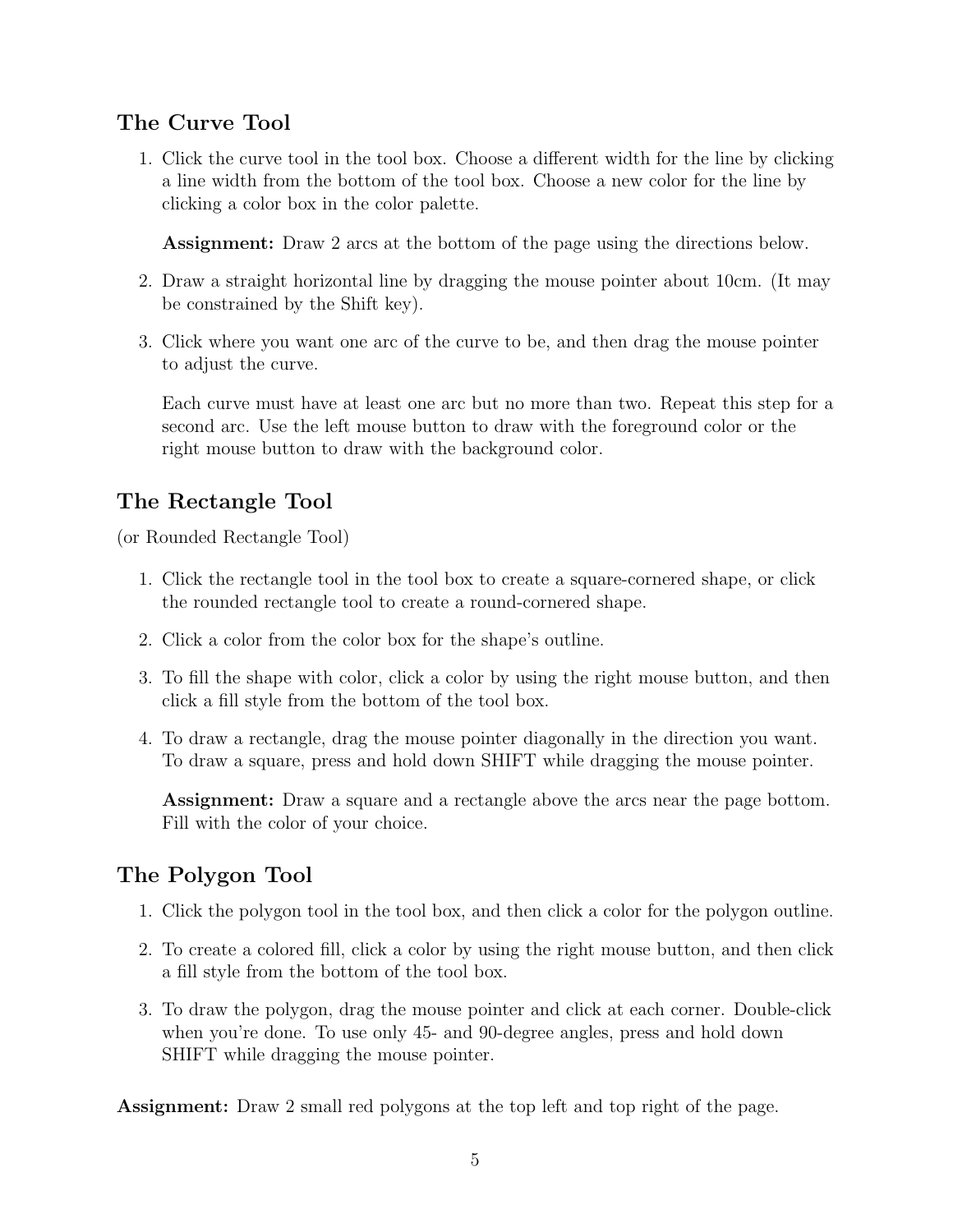## The Ellipse Tool

- 1. Click the ellipse tool in the tool box.
- 2. Click a color from the color box for the shape's outline.
- 3. To fill the shape, click a color by using the right mouse button, and then click a fill style from the bottom of the tool box.
- 4. Draw an small ellipse by dragging the mouse pointer diagonally. Create 3 small ellipses and 3 small circles below them.

To draw a perfect circle, press and hold down SHIFT while dragging the mouse pointer.

Assignment: Draw a circle inside an ellipse and place your name inside the circle at the center of the page. Colors of your choice.

# The Brush Tool

- 1. Click the brush tool in the tool box, and then choose a brush shape from the bottom of the tool box.
- 2. Click a color from the color box.
- 3. To paint, drag the mouse pointer.

Assignment: Use fat brush strokes to make a pattern inside the square and rectangle.

# The Bucket (or Fill) Tool

- 1. Click on the bucket tool in the tool box, and then click a color from the color box.
- 2. Click the area or object you want to fill: To fill with the foreground color, click the area with the left mouse button. To fill with the background color, click the area with the right mouse button. Notes: If the shape being filled has any breaks in its border, the filling color will leak through to the rest of the drawing area. To find and close the opening, use the Zoom tool to closely examine the border for breaks.

Assignment: Fill one of the red polygons with green.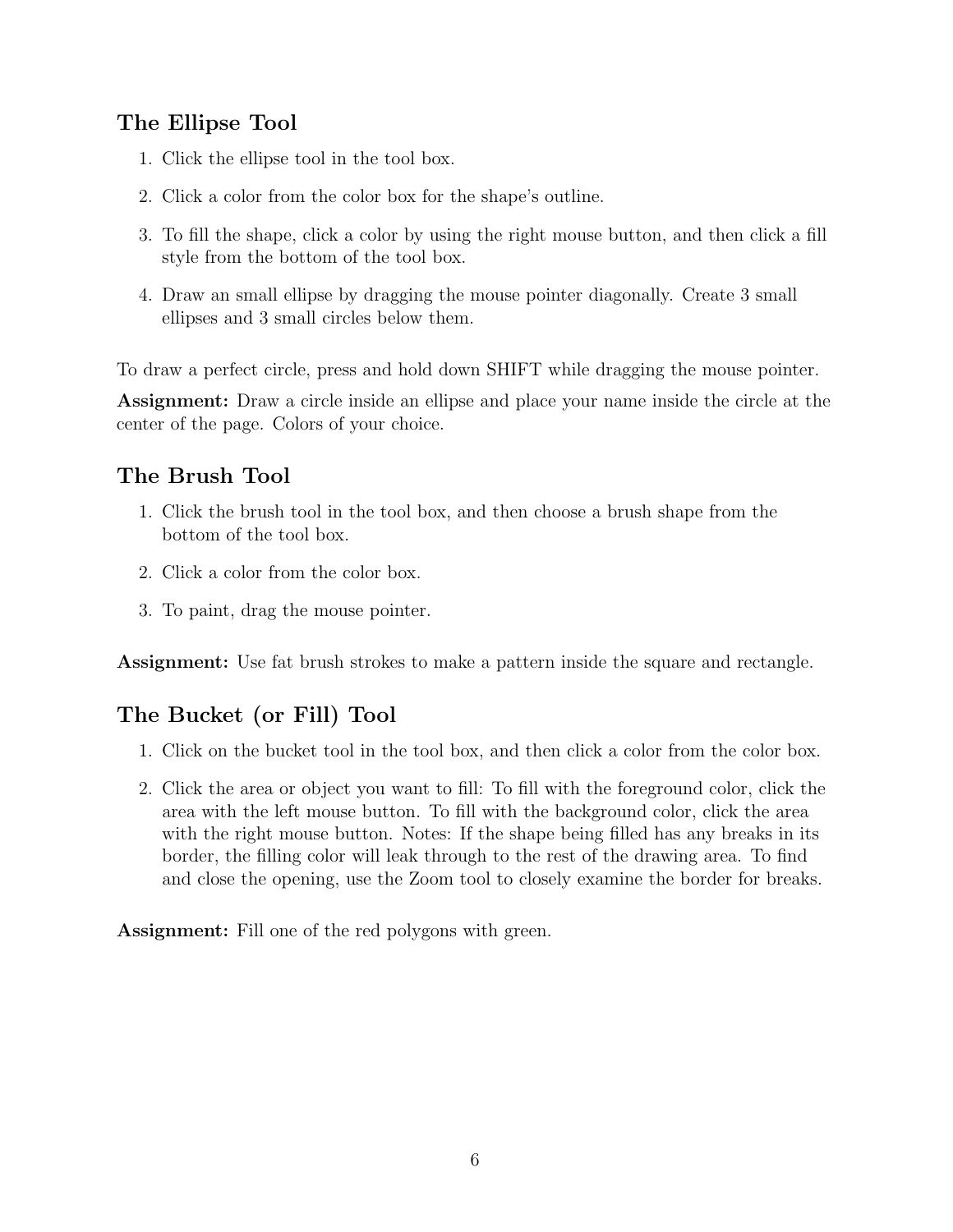# The Eraser Tool

- 1. Click the eraser in the tool box. To use a smaller or larger eraser, click an option at the bottom of the tool box. The selected background color shows what color the eraser will leave behind. To change the background color, click a color by using the right mouse button.
- 2. Drag the mouse pointer over the area you want to erase.
- 3. To change a specific color (and nothing else), change the foreground color to the color you want to erase and the background color to the color you want to replace it with. Click the eraser, and then use the right mouse button to change the color.
- 4. To erase a large area
	- (a) Click one of the selection tools in the tool box, and then drag the mouse pointer to select the area you want to erase. The current background color will be used to fill the cleared area.
	- (b) To choose a different background color, click a color in the color box with the right mouse button.
	- (c) On the Edit menu, click Clear Selection. (or right click and choose Clear Selection from the menu)

Assignment: Using the irregular selection tool, select one of the bottom arcs and erase it.

Using Save As, save this file in the folder with the name as outlined by your teacher.

# The Paint Assignment

These assignments will demonstrate that you are using all of the tools and options of Windows Paint:

1. The Wild West (15 marks) You are assigned to design the storefronts for a new Clint Eastwood western. You must have 3 storefronts including a Saloon with curved swinging front doors, a General store and a Blacksmith's shop in a single image. The first two buildings have two stories with rooms on the second floor and include a balcony on one. Some windows will have curtains (i.e. arcs or parts of an ellipse or circle).

Use the rectangle tool to create building outlines. You should use the select tool to copy windows, doors, and other shapes. The ellipse tool (along with the eraser) or the circle tool can be used to create arcs.